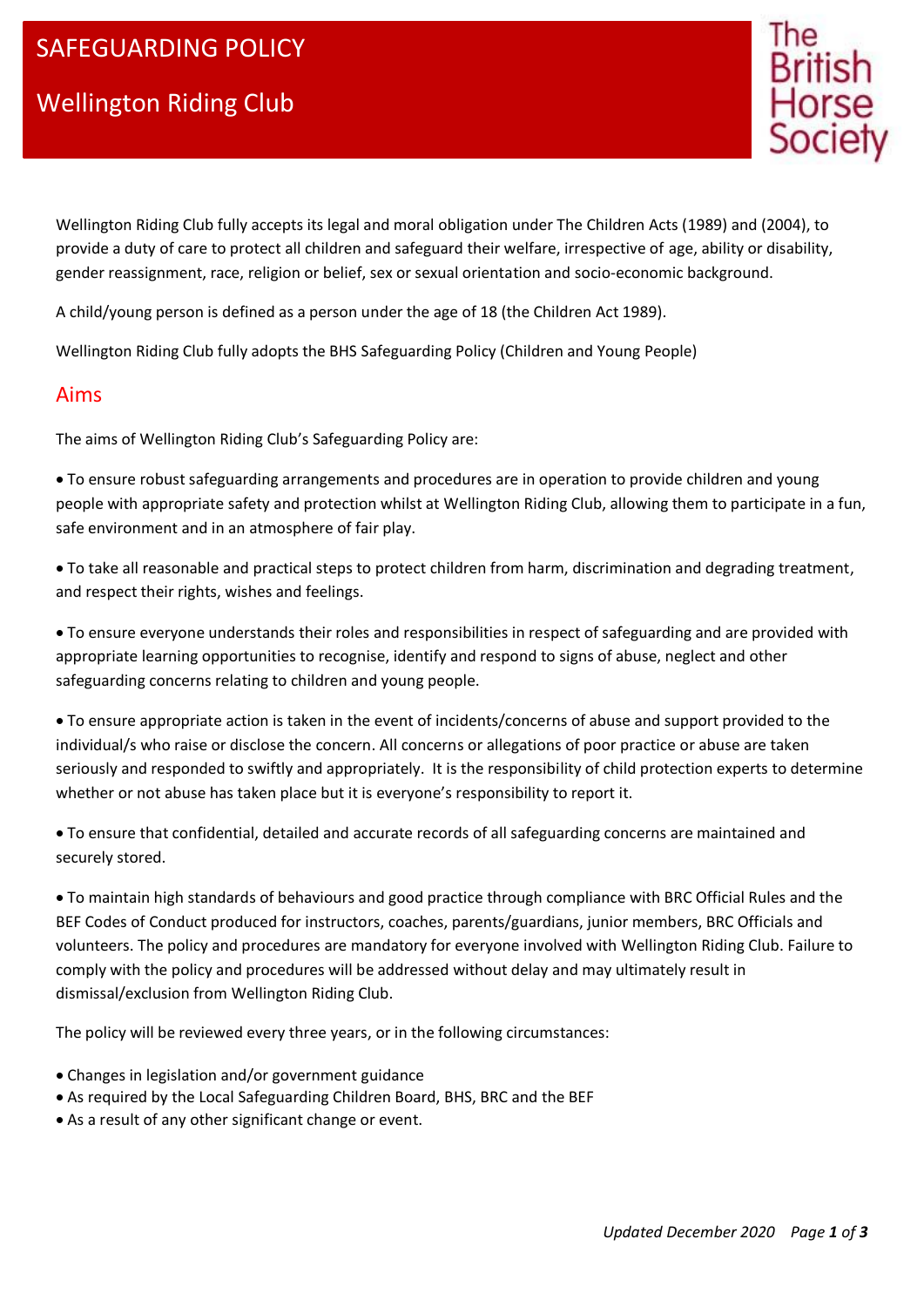## Club Safeguarding Officer

Wellington Riding Club will appoint a Club Safeguarding Officer (CSO)

## The role of the CSO is:

- Work with others in the centre or club to ensure a positive child-centred environment
- Ensure that their club or centre is aware of The British Horse Society's safeguarding policies, procedures and guidelines
- Ensure parents/children are aware of the policy and procedures
- Receive queries and offer support regarding safeguarding concerns
- Undertake training as necessary
- Promote training to club and centre support staff, members and volunteers
- Assist the club or centre to ensure that codes of conduct are in place for club staff, volunteers, coaches, young people and parents
- Ensure confidentiality is maintained and information is only shared on a ''need to know'' basis
- Respond to any allegations or complaints made from within your club/centre
- Communicate with centre or club management and The BHS Safeguarding team regarding concerns
- Maintain contact details for local children's social care and the police

#### **It is not the role of the CSO to be a Child Protection expert or to determine whether or not a serious incident has taken place, rather to record the details and seek guidance if necessary.**

## Communication

Wellington Riding Club will make its Safeguarding Policy and Procedures available to all officials, volunteers, junior members and their parents/guardians and it will appear in full on the Wellington Riding Club website.

Wellington Riding Club will circulate to all new members and their parents/guardians if they are under 18, the name and number of the Club Safeguarding Officer.

All individuals involved with Wellington Riding Club, no matter what role they participate in, must adhere to the Safeguarding Code of Conduct.

All individuals involved with Wellington Riding Club must all sign to agree to uphold the Safeguarding Code of Conduct.

## **Training**

Instructors/coaches, officials and volunteers working with children may like to undertake the BEF approved safeguarding training (or recognised equivalent) course within the last 3 years. Ideally refresher training should be completed every three years via either the BEF approved online training portal or a further face to face course. As a minimum the CSO must attend the required Safeguarding Training Course.

## Criminal Record checks

Instructors/coaches, officials and volunteers working with children at Wellington Riding Club may be required to hold a current certificate through the Disclosure and Barring Service, Disclosure Scotland or Access NI as appropriate. Certificates must be renewed every three years. Please see the guidance documents below.